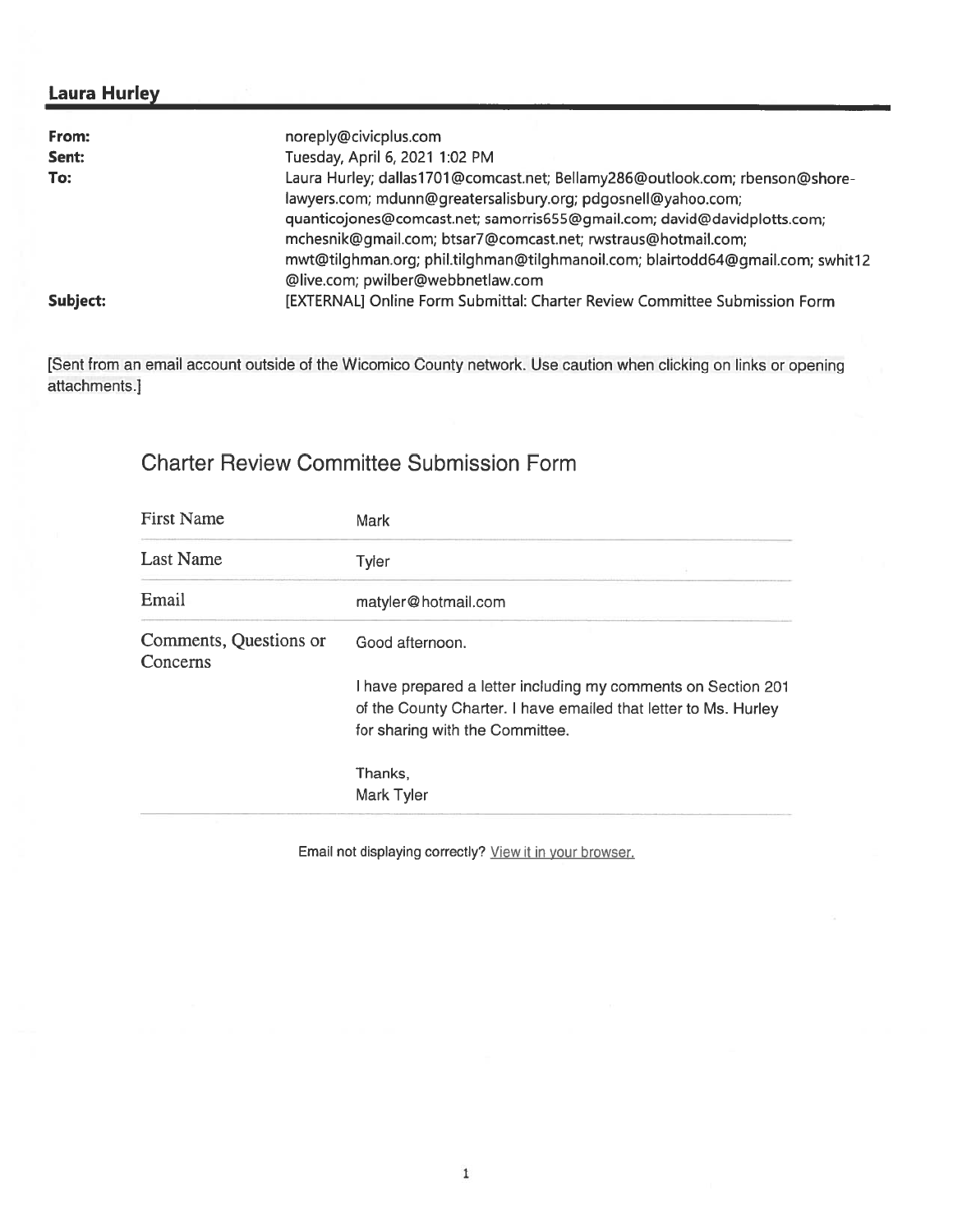Wicomico County Charter Review Committee c/o Laura Hurley, Council Administrator Government Office Building, Room 302 P.O. Box \$70 Salisbury, MD 21803 via E-mail: lhurley@wicomicocounty.org

#### RE: Charter Section 201, Council Districts

Dear Committee Members:

I write as <sup>a</sup> citizen of Wicomico County, having lived in Council District 2 since 2009. In contemplating Section 201 of the Wicomico County Charter, I continually return to <sup>a</sup> series of questions which I hope you will consider in your review of this section. As you know, Section 201 provides that '[t]here shall be <sup>a</sup> County Council of Wicomico County, Maryland composed of seven (7) members, five (5) of whom shall be elected from <sup>a</sup> different Councilmanic District and two (2) of whom shall be elected from the county at large.

#### 1. Would having <sup>a</sup> total of seven (7) single member districts be more beneficial for our county governmen<sup>t</sup> than the current system (i.e. districts that were smaller, more manageable for the council member to represent, and be more geographically compact)?

According to one estimate by the U.S. Census Bureau, Wicomico County had an estimated population of 103,195 in 2018. If that total was divided by 5 districts, that would create districts containing 20,639 residents. However, if the total was divided by 7, that would create districts containing 14,742 residents, thereby significantly reducing the number of constituents each member has to represent.

Additionally, increasing the number of single-member districts has the potential of allowing for smaller, geographically compac<sup>t</sup> districts, thereby potentially creating more manageable geographic coverage for the council members serving. Currently, Council District 2 in which I reside, runs all the way from Eden, cutting Fruitland in half, going through Tony Tank and then jumping across the Wicomico River to encompass Quantico, Mardela Springs and Sharptown. Objectively, most people could agree that is an enormous geographic area for <sup>a</sup> local governmen<sup>t</sup> representative to serve. It also contains extremely diverse political and geographic interests. Council District 5 currently includes the Town of Delmar and then veers east to encompass much of eastern Wicomico County, including Pittsville and Willards - another enormous area for local governmen<sup>t</sup> representation with potentially diverse political interests.

It seems possible that increasing the number of council districts may result in <sup>a</sup> greater likelihood of more geographically compac<sup>t</sup> districts that better reflect the distinct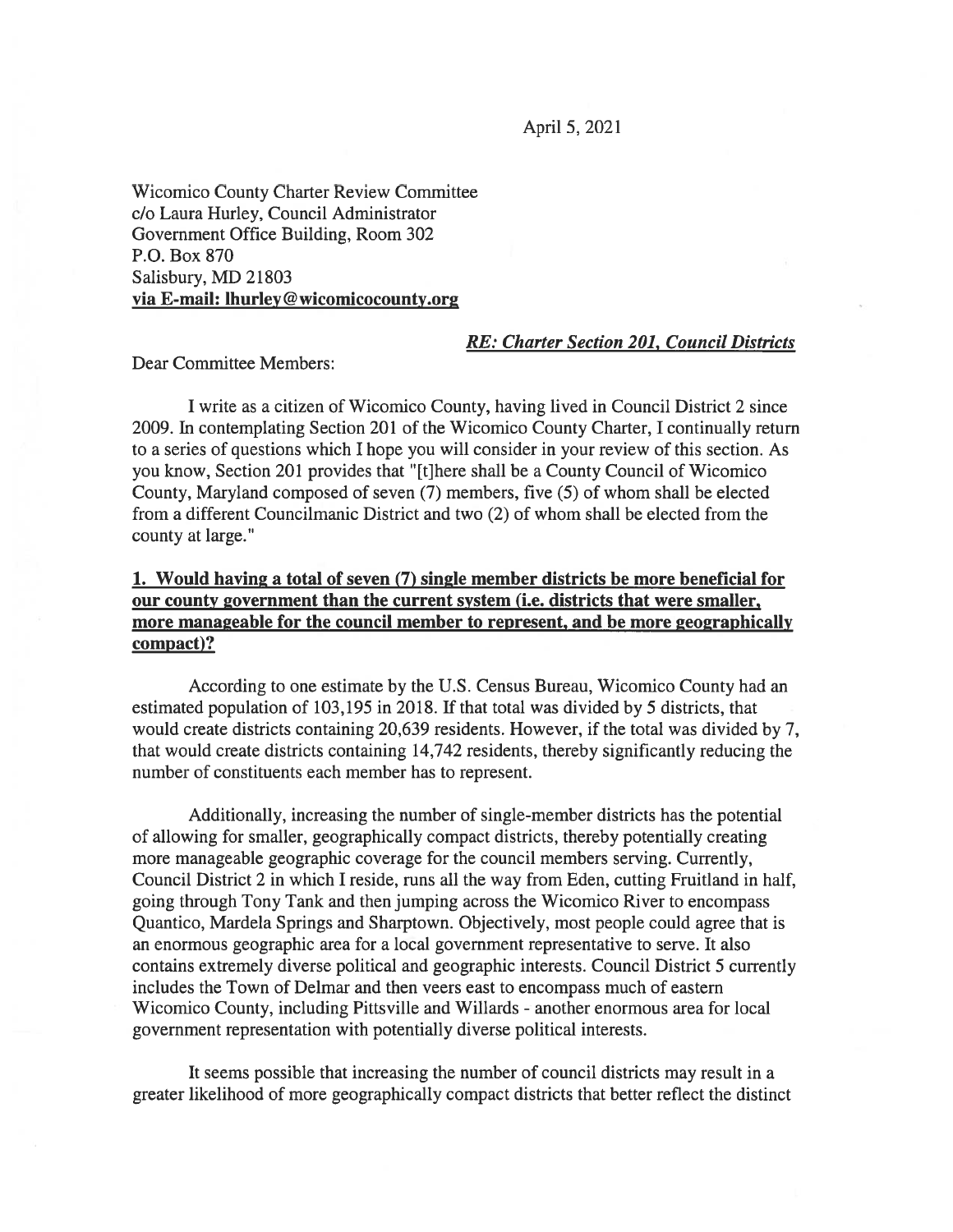regional diversity of the county (i.e. West County, East County, Delmar and surrounding regions, City of Salisbury and immediate surrounding regions, Fruitland and Eden and areas south and east, etc.).

#### 2. Should Wicomico County continue to be the only county on the Lower Eastern Shore of Maryland (including Dorchester. Somerset, Worcester) that still has atlarge members on its local legislative body?

Both Dorchester and Somerset Counties have single-member district representation on their local legislative/executive governing bodies.

As you may know, in the mid-1990's, Worcester County converted away from using at-large voting in favor of single-member districts due to <sup>a</sup> federal Civil Rights Act lawsuit brought by local civil rights activists, the National Association for the Advancement of Colored People (NAACP), and the American Civil Liberties Union (ACLU). In that case, Cane v. Worcester County, 840 F.Supp.1081 (D.Md. 1994), 847 F.Supp.369 (D.Md 1994), <sup>35</sup> F.3d <sup>921</sup> (4th Cir., 1994), Worcester Countys long standing tradition of having <sup>a</sup> County Commission elected at-large by all of the voters in the county was deemed <sup>a</sup> violation of the federal Voting Rights Act. The U.S. District Court found that sufficient evidence had been presented of voting patterns, and past and present discrimination against racial minorities that warranted changing that system. Evidence was presented in that case that no African American had ever been elected to an at-large position in county government under the then-existing system which, the court found, effectively diluted the voting impact of African-Americans. Evidence was presented to establish the political cohesiveness of African-Americans in voting, and that without the creation of <sup>a</sup> single-member district containing <sup>a</sup> majority of African-Americans, it was unlikely for that history of disenfranchisement to change.

Worcester County opted to keep the concept of single-member districts although it stopped the use of at-large voting because, as was noted in the opinion of the U.S. Court of Appeals for the 4th Circuit, the county, "preferred residency requirements that would ensure that [Commissioners] were knowledgeable of and responsive to the diverse interests of the various regions of the County." See <sup>35</sup> F.3d <sup>921</sup> (4th Cir., 1994). There are now seven County Commissioners, each of whom represent <sup>a</sup> single-member district reflecting the diversity of Worcester County.

### 3. Does the existence of "at-large" representation on the County Council create mixed and potentially conflicting representational duties on the legislative body that could cause conflict within the legislative branch or between the legislative and the executive branches?

In bi-cameral legislatures, we frequently find one house chosen from smaller districts (typically <sup>a</sup> "house") and another chosen by <sup>a</sup> larger district like <sup>a</sup> state or region (typically <sup>a</sup> "senate"). Members within each chamber therefore share <sup>a</sup> common representational duty to the same constituencies (districts, regions or states). Those representatives do not serve in the same house and are therefore not presented with the